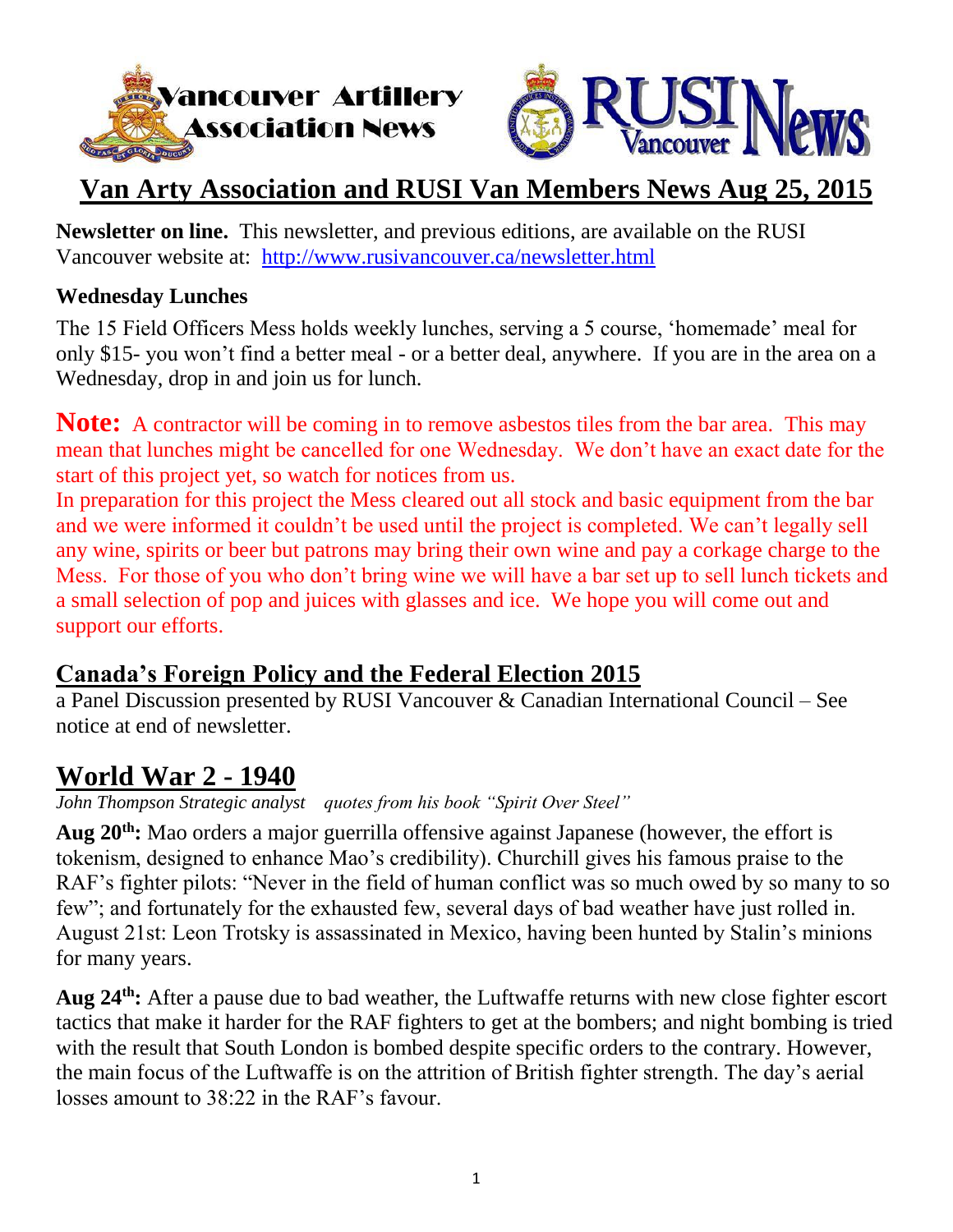**Aug 25th:** The new Luftwaffe tactics are causing unfavorable losses for the RAF, which only gets 20 German aircraft for 16 losses of their own; but the RAF bombs Berlin "this night with 81 bombers – greatly embarrassing the Nazi leadership.

**Aug 26th:** German raids hit Portsmouth and three RAF bases, losing 45 aircraft to 31 RAF fighters.

# **The Spies Who Betrayed Canada**

*Seventy years after the disaster at Dieppe, Erol Araf tells how three German agents warned Hitler that the Canadians were coming. EROL ARAF, [NATIONAL](http://news.nationalpost.com/author/natpost) POST | AUGUST 20, 2013*

As the smoke cleared over the beaches of Dieppe 70 years ago, and the magnitude over the previous day's German victory over the Canadian raiding force became clear, there was tremendous disappointment in London, agony in Ottawa, but no particular surprise in Berlin. Almost six weeks earlier, on July 9, 1942, Adolf Hitler had predicted with uncanny accuracy that Canadians were preparing to land on the French shores to relive German pressure on the Soviet Union in the east. Harping on his great military accomplishments, Hitler declared, "England may be faced with the choice either of immediately mounting a major landing in order to create a Second Front or losing Soviet Russia as a political and military factor." He then stated that the landings would take place "in the area between Dieppe and Le Havre and Normandy."

How could the Nazi leader have foretold what was to happen on Aug. 19, 1942? Unfortunately, not only was Hitler listening to transatlantic telephone conversations between British prime minister Winston Churchill and US president Franklin D Roosevelt, he also had three spies collecting information about the ultimate destination of the Allied armada. Contrary to Guy Liddell's assertions that he controlled German spies operating in Britain, several had eluded the clutches of the counterintelligence B Section at MI-5. As David Alan Johnson wrote in *Righteous Deception: German Officers Against Hitler*, both Churchill and Roosevelt thought that their top secret transatlantic telephone exchanges were secure. Alas, they were wrong. The scrambler the Allies used was a system called A-3, developed by Bell Telephone. Its radio frequency was altered constantly and even if the Germans were to tap into the line, they would not be able to decipher the conversation. But German intelligence not only bugged the line, they also developed countermeasures to unscramble the device. "Technicians at Philips Electronics in Eindhoven, Netherlands," wrote Johnson, "discovered how A-3 worked, and how to manipulate it so that conversations could be heard without interference." The British had Bletchley Park and the Germans had Eindhoven; two could play the code-cracking game. And the Nazis had been listening to these top level conversations since September 1941.

In addition to tapping into the secret conversations of the president and the prime minister, the Nazis had three gifted spies: one in England and two in France. A fanatical Welsh Nazi called Gwyn Evans, "Der Druid"; a duplicitous French painter, Andre Lemoin, "Moineau"; and, a turned former MI-6 agent, Raul Kiffer, "Kiki," were among the authors of the disaster at Dieppe. Der Druide was an Anglophobe who believed that Hitler's victory would result in Welsh independence. He was an accomplished musician. Leonard David, in his book *The*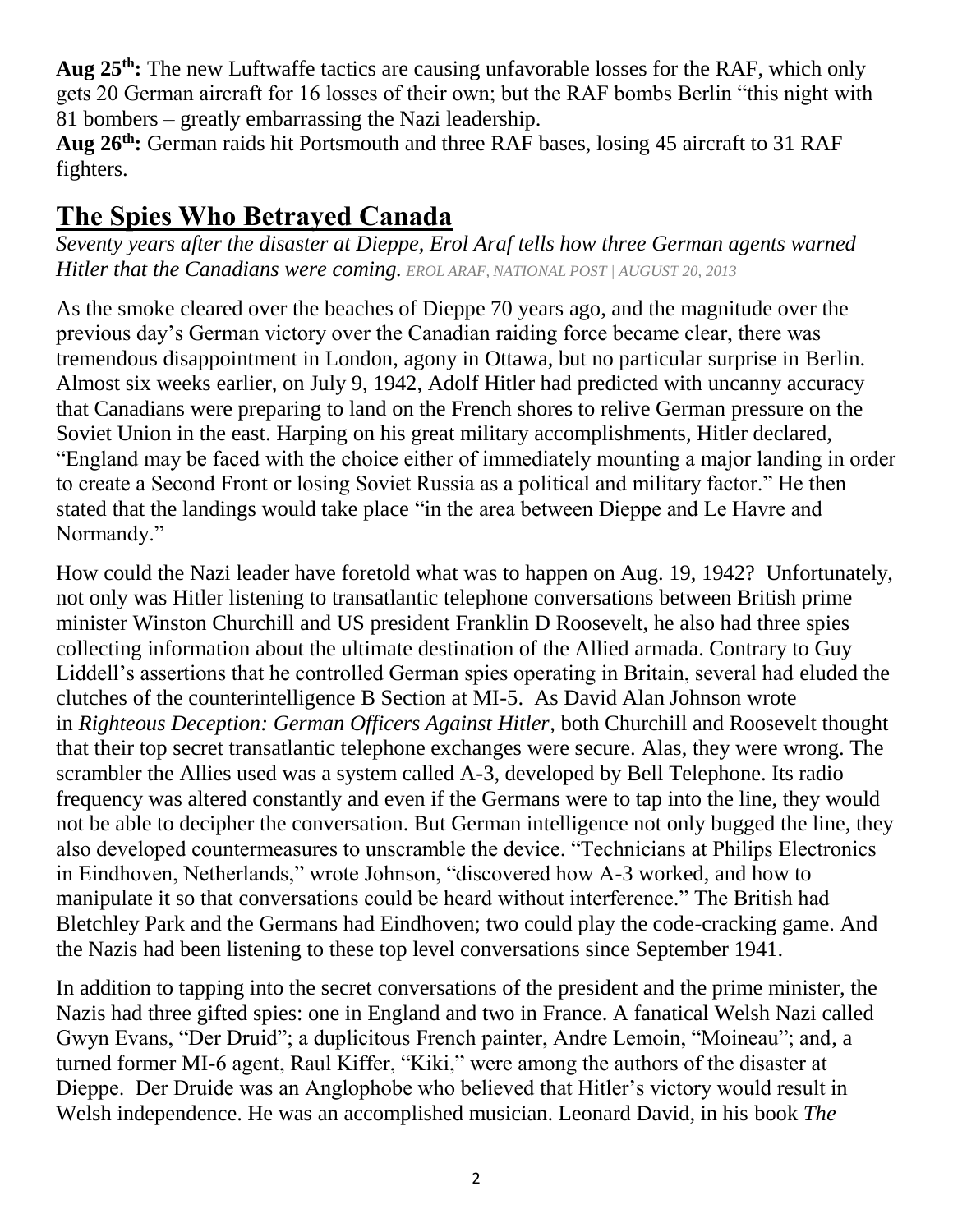*Druid* and Johnson, and in his other book, *German Spies and Saboteurs*, describes how he landed a job as a concert organizer, arranging musical entertainment for Allied troops. The Council for the Encouragement of Music and the Arts was short of people who could organize and schedule their shows and concerts. He was the right man at the right place. His first job as an impresario entailed a string quartet concert for the Second Canadian Division. While Beethoven's Late Quartets were not exactly popular with the soldiers, variations on Strauss waltzes and Gilbert and Sullivan songs were warmly received. Soon he became a much sought after entertainer and CEMA issued him with clearance papers giving him access to military bases throughout Britain.

His favourite tactic was to identify and befriend officers who appeared stressed and drinking a lot. Early in June 1942, he approached a second lieutenant who was drowning his sorrows in quite a few pints of beer at the base pub. He joined him and bought him another drink. After a few rounds, while pretending to be bored, he discovered that the target of "Operation Rutter" was Dieppe and that it would take place on June 24. The intoxicated officer gave him the full details. And Der Druide duly informed his handlers in Germany. Although "Rutter" was changed to "Jubilee" and the date was moved to Aug. 19, the Germans were prepared and waiting. Anthony Cave Brown's monumental *Bodyguard of Lies* provides fascinating information on the other two spies, operating in France: Kiffer and Lemoin. Captain Heinz Eckert, a German military intelligence officer, was given the task of finding out where exactly the Allies were planning to land in France in 1942. Just as the British "Double Cross" system recruited German spies and used them as double agents, Eckert too recruited Raoul Kiffer "Kiki," a former British agent affiliated with MI-6. Kiffer was also member of the influential French Union Interalliee, which provided a forum for clandestine networking in support of the Allies. He was to prove his worth in a small picturesque village not far from Dieppe a few days before the landings.

His co-conspirator Lemoin was sympathetic to the Nazis but placed greater faith in money. Working with German intelligence in France, he used his modest gallery of marine life paintings as a cover to invite leaders of the French resistance, the Maquis, to come to his premises and conduct clandestine meetings. He pretended to be a patriot and insinuated himself into the confidences of unsuspecting Maquis fighters. The more secure resistance agents felt at his place, apparently immune from prying eyes, the more they confided in him. When the British launched "Operation Overthrow" to deceive the Nazis about the upcoming raid, MI-6 forged new links with the resistance in Dieppe. Lemoin, who had "volunteered" in the meantime, now became "active" in the struggle against the occupation and privy to the preparatory work. The Maquis had been asked to inform locals that the Dieppe ladings were not the main thrust into France; and that the operation was only a raid. This was done to prevent the locals from rising up and then being at the mercy of the Germans after the Allies withdrew. The Maquis also launched an all-out effort collecting information on German defences in and around Dieppe. Lemoin passed on all these valuable documents to his German handlers in notes hidden behind the canvasses of his paintings of sea shells and mermaids. He eventually betrayed the Maquis to the Gestapo. (Interestingly, Lemoin's story ends abruptly after 1944. It is possible that he fled under a new identify, or was found out and disposed of by the Maquis.)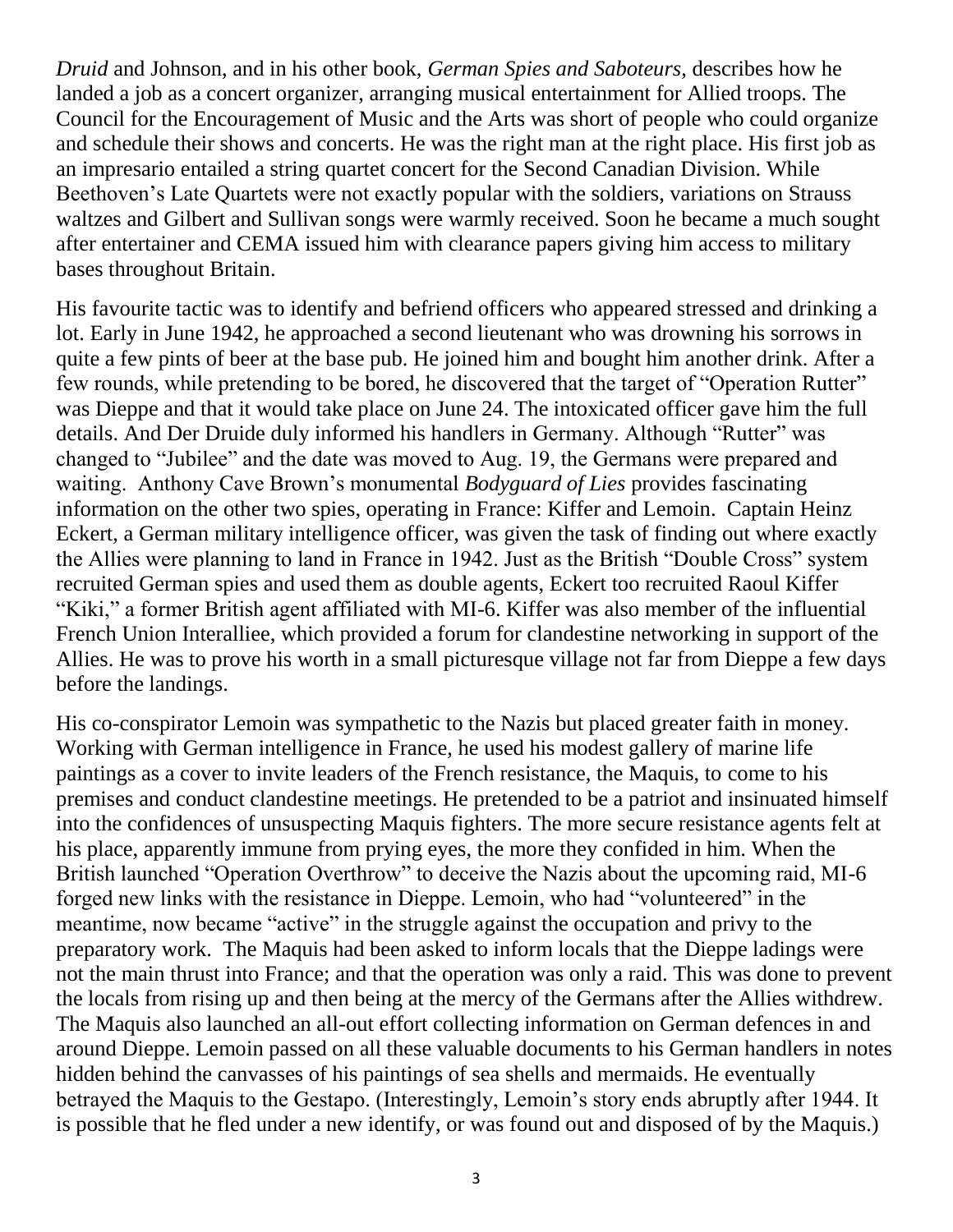The plot thickened when a certain Madame Jeanette Desmoulins, who was active in the Free French movement led by Charles de Gaulle, entered the fray in Veules-les-Roses, not far from Dieppe. Both Kiffer and Lemoin were aware that Desmoulins was active in the Free French movement. They rightly suspected that she was in communication with her husband, who was in London co-ordinating intelligence between MI-6 and French networks such as Interalliee. Kiffer introduced Eckert to her, claiming that the German military intelligence officer was a Canadian spy engaged in reconnaissance prior to the anticipated landings. Eckert and Kiffer were fishing for more accurate information. Desmoulins hosted them and provided cover for their "work." Delighted to be of help to Canadians, she told Eckert that the BBC personal message, "George will very soon embrace Janette," indicating that Dieppe would be the target, was about to be broadcast to alert the resistance network. Moreover, she put Eckert in touch with an anti-Nazi military engineer involved in the construction of the fortifications in Dieppe. The engineer, believing he was helping a Canadian spy, co-operated, and was disappeared by the Gestapo almost immediately. But Eckert assumed that secret information about Dieppe's defences had already been sent to London by resistance agents. He made sure that the local German commanders were alerted to the breach.

At this time, the German's launched Operation Porto II, which, to the Allies' sorrow, succeeded brilliantly. Known as the "Rundstedt Ruse," after German Field Marshall Karl Rudolf Gerd von Rundstedt, the Germans convinced the Dieppe planners that the port was very poorly defended by inferior troops. Even Churchill was hoodwinked, writing in his diary, "From available intelligence Dieppe was held only by German low-category troops amounting to one battalion with supporting units making no more than 1,400 men in all." But this was inexplicable — the Allies were still breaking German codes and had their own spies on the continent. There was plenty of information suggesting that the Germans were aware an attack was imminent and were even reinforcing the Dieppe area. But the men responsible for planning and conducting the raid had no idea. If there had been better sharing of information, the entire raid might have been called off. When the Allied armada cast off its moorings from ports along the coast of Britain, its fate had already been sealed. The raid, badly conceived from the start, was doomed by the poor intelligence sharing among the Allies, leaks of vital information and spies who kept Hitler well-informed as to what the Allies were intending. More than 900 Canadians died in the raid, with thousands more captured. Of the 5,000 Canadians who set out to seize Dieppe, only 1,700 made it safely back to Britain. Few of them could have imagined that day how it only took three spies, and some sloppy sharing of intelligence, to lead them into catastrophe.

## **Armour Experts Sceptical Over T-14 'Invisibility' Claims**

*Reuben F Johnson, Washington, DC - IHS Jane's Defence Weekly 10 August 2015*

Armour specialists from both Russia and the United States are sceptical of recent claims made by the enterprise that produces Russia's new T-14 Armata MBT that the tank is essentially "invisible" to radar. The claim was made by the director of the Nizhi-Tagil-based UralVagonZavod (UVZ) plant, Vyacheslav Khalitov, on Ekho Moskvy radio on 3 July. "We essentially made the invisible tank," said Khalitov. He also elaborated on the tank's internal arrangement, stating that key "emitters" that normally make other tanks vulnerable to current-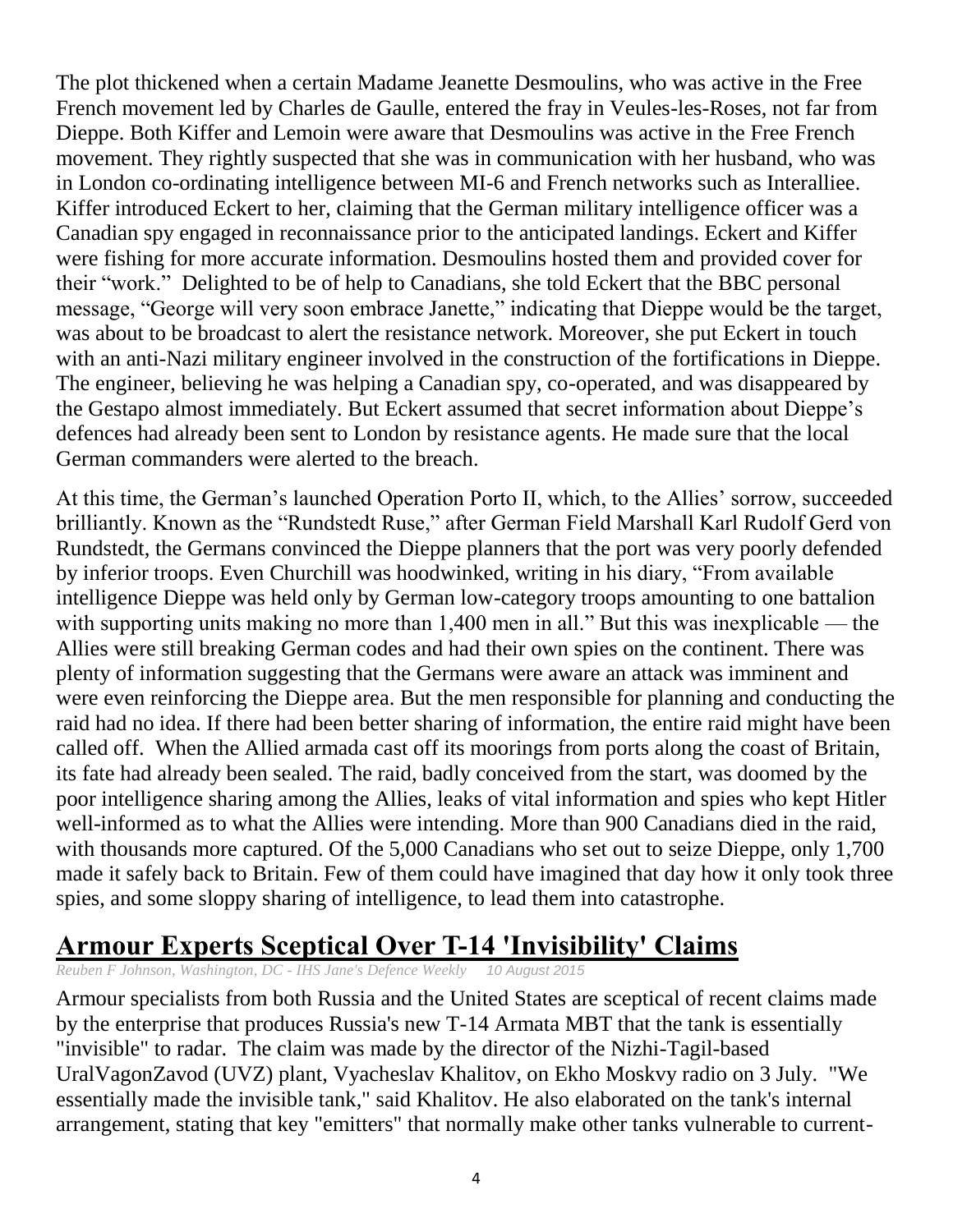generation anti-armour weapons are fitted as far as possible into the interior of the Armata to reduce its infrared (IR) signature. About the tank's own radar signature, Khalitov said the T-14's hull is coated with special radar-absorbing paint and other materials and appliqués that make it difficult to be detected. However, US specialists with many years of experience in the design of current-generation armour and Russian experts on former Soviet programmes that were designed to reduce AFV signatures both expressed doubts.



*Russia's T-14 Armata MBT takes part in Russia's Victory Day Parade in Moscow on 11 May. Claims by the manufacturer that this tank has an 'invisible' IR/radar signature have been met with scepticism from US and Russian analysts alike. Source: PA*

A retired US army flag-rank officer who was involved at the senior levels

of AFV development - including that of General Dynamics' M1 Abrams MBT - has analysed the T-14 design and other claims regarding its signature reduction and told *IHS Jane's* , "These claims would have to be proven. Placing heat-generating components 'deep inside' in the vehicle won't help; modern thermal technology is very sensitive and when the tank is moved, or a weapon is fired, or a person is exposed, the thermal signature will light up. Plus, no matter where the engine is, when an engine big enough to move a 40- to 50-ton tank is fired up, it will have a signature." Russian specialists familiar with radar signature reduction techniques told *IHS Jane's* that "most of this kind of research in Russia has been performed with an eye towards application to aircraft - in order to reduce a signature as seen from another aircraft's radar set or a SAM [surface-to-air missile] radar station. This technology is not optimised for protecting ground targets from air-to-surface attacks. "What you are trying to do in reducing a radar return for these scenarios is also very different," one said. "For airborne targets you are trying to reduce an RCS [radar cross-section] to make a lock-on more difficult. For ground targets you would be trying to make a tank indistinguishable from ground clutter. These two do not necessarily overlap in how you approach them."

In a radical departure from Soviet and Russian tank designs that date back to the Second World War, the T-14 has a modular internal arrangement that separates the crew from the tank's main gun and the ammunition storage compartment. This layout has been proven in tank designs developed by other nations to significantly enhance the survivability of the crew. Noting the Russians had "finally separated ammo from people", the retired US Army officer said this was "something we did 40 years ago with the Abrams", but added, "The comments [from UVZ] about gun, ammo, and fire control are interesting. The Russians have lagged us forever in these areas. Some of that was doctrinal-based as the way they planned to fight a close battle based on mass and rapid firing at short range, where precision fire control was not so critical. As we saw in Gulf War One, we had almost double the range advantage over them. "But I think some of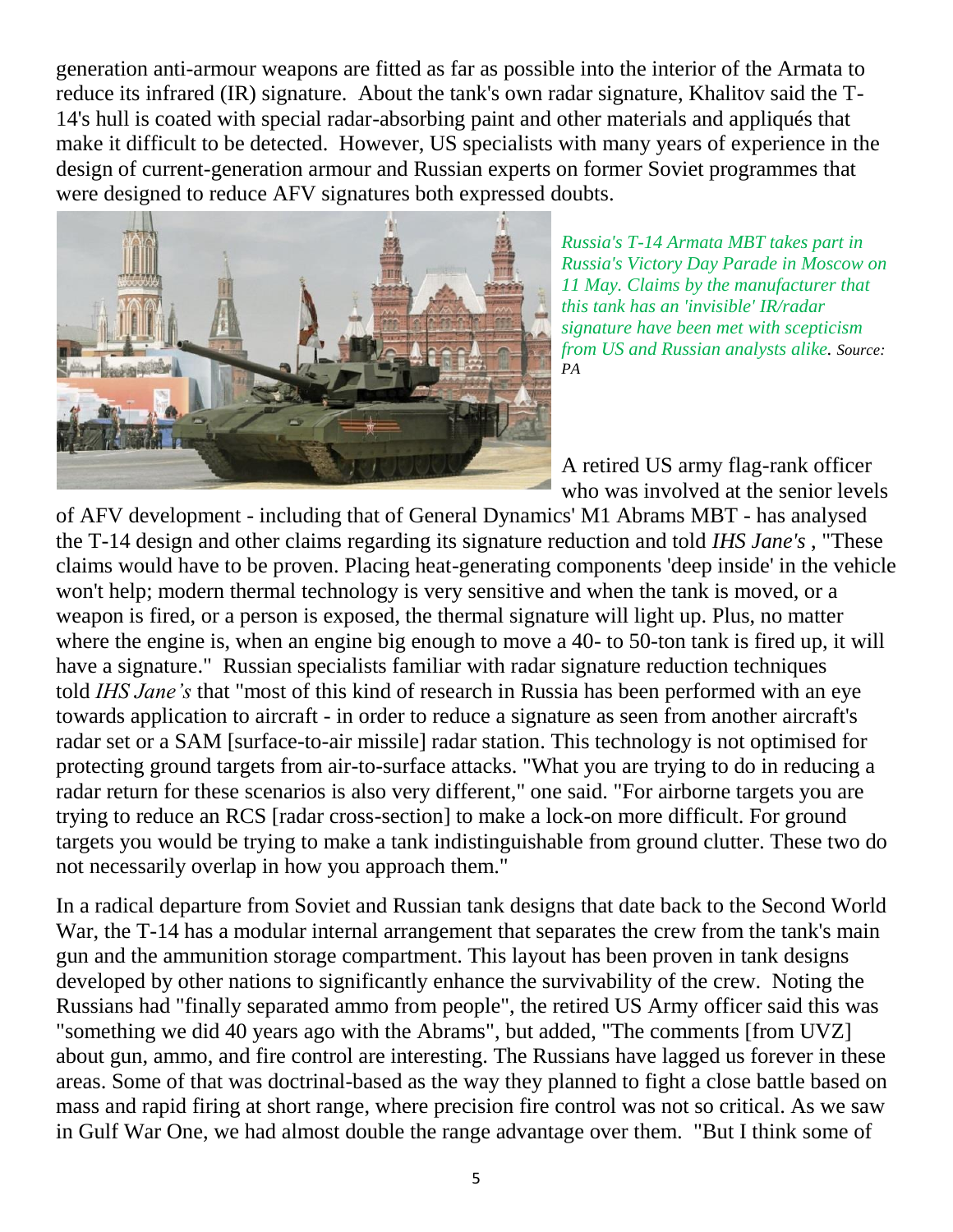the reason for the technology gap was/is because what we do in our industry is hard to design, build components for, and manufacture to a level of precision and robustness that a combat system requires." In addition to its signature reduction modifications, the T-14's other selfprotection features include a new-generation self-protection system that integrates its Malachit exploding dual-reactive armour with an active protection system, designated Afghanit, that employs a millimetre wave radar to track incoming anti-tank weapons and initiate countermeasures. The T-14 also relies on composite, layered armour similar to that used in the M1.

# **CWG Commission Launches New Online Resources**

*New resource initiated to Commemorate VJ Day*

The digitised records cover British, Irish and Commonwealth casualties from the Second World War, together with records for most other nationals commemorated at Commonwealth War Graves Commission sites: this includes the records for German soldiers. The release of the CWGC's Second World War records follows the successful release of the First World War archive in August 2014. The documents give a unique insight into the process of commemoration undertaken by the armed forces and the CWGC during and after the war, and include details of personal headstone inscriptions, date of death, rank, regiment and even some documents which show the journey of the deceased to their final resting place. The records are freely available to the public through the CWGC website at [www.cwgc.org](http://www.cwgc.org/)

Andrew Fetherston, the CWGC's Archivist and Records Manager, said: "The release of our Second World War archive online opens a new avenue for members of the public to investigate and remember the individuals we commemorate." "With the addition of these documents, alongside records relating to non-Commonwealth casualties buried in various sites around the world, it will now be possible, for the first time, to see the original records of all 1.7 million individuals the Commission commemorates." "The archive will greatly enhance the experience of searching the CWGC's records and will mean that millions of people across the Commonwealth could discover more about their relatives who fought and died during the Second World War."

The CWGC is hosting a live Q&A session across the organisation's Twitter and Facebook platforms on 17 August at midday to give the public the opportunity to ask questions and receive tips on how to get the most out of the archived documents. To take part people simply need to tweet their question to @CWGC using the hashtag #CWGCarchive or post it on the timeline at [www.facebook.com/commonwealthwargravescommission](http://www.facebook.com/commonwealthwargravescommission)

# **Liberals Commit Major Funding for Veterans**

Vancouver – After a decade of Stephen Harper's neglect, Liberals will make major new investments to give veterans the future we owe them, said Joyce Murray, MP Vancouver Quadra and the Liberal Critic for National Defence.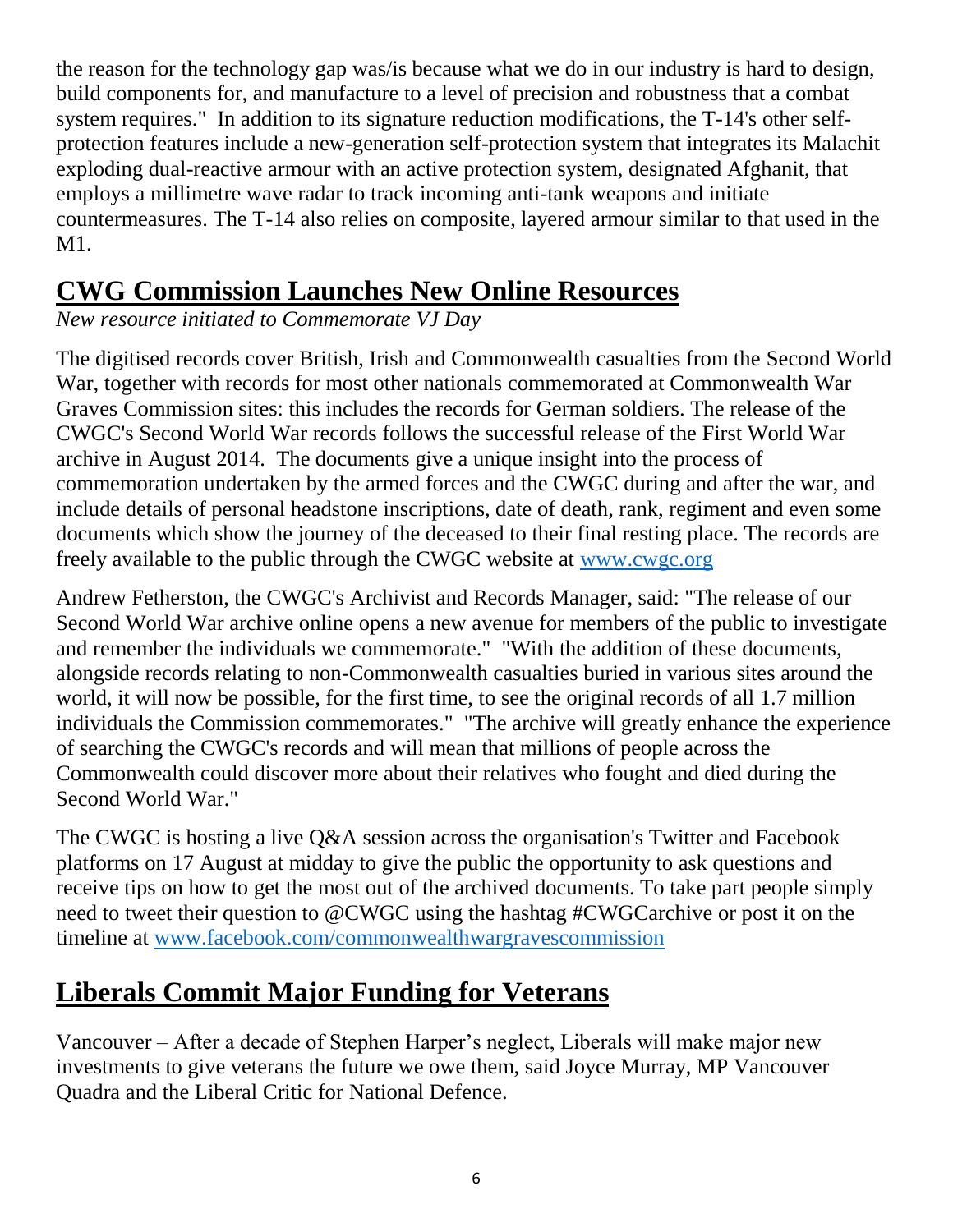"For ten years, Stephen Harper draped himself in the Canadian flag, then betrayed the men and women who fought for it. Our veterans represent the very best of what it means to be Canadian. Our brave women and men in uniform put their lives on the line for our country at a high personal cost," said Joyce Murray, MP. "Throughout my conversations with veterans living in Vancouver Quadra, it's clear that the overwhelming majority of our service men and women feel disrespected and abandoned by this government when they return home. We have a social covenant with Canadian veterans and their families – an obligation that absolutely must be met with the utmost respect and gratitude."

A Liberal government will:

- re-establish lifelong pensions for our injured veterans, and increase the value of the disability award;
- invest \$25 million to expand access to the Permanent Impairment Allowance;
- invest \$40 million to increase the Earnings Loss Benefit to 90 percent of pre-release salary;
- invest \$80 million per year to create a new Veterans Education Benefit that provides full support for the cost of up to four years of college, university, or technical education;
- invest \$100 million per year to expand support for families of veterans;
- increase the veteran survivor's pension amount from 50 percent to 70 percent;
- double funding to the Last Post Fund to ensure that veterans receive a dignified burial;
- re-open the nine Veterans Affairs service offices closed by the Harper Conservatives;
- fully implement all of the Auditor General's recommendations on enhancing mental health service delivery to veterans;
- hire 400 new service delivery staff, including new case managers at Veterans Affairs; and,
- budget \$20 million to create two new centres of excellence in veterans' care.

"Canadians rightly expect that our sacred obligation to our veterans will be honoured," continued Murray. "Veterans have spent far too long fighting the Harper Conservatives for the support and compensation that they have earned. A Liberal government led by Justin Trudeau will ensure that veterans in British Columbia, and right across the country, can confidently look forward to the future they are owed by a grateful nation."

# **Who is it?**



Last Week: We didn't get any replies on this picture. Guess it is too far back for anyone to remember. The picture has '*Robb on 6" gun, Mary Hill, Aug 49'* written on the back.

**This Week:** The history of the mechanization of the armed forces is full of starts, stops, and frustrations. I well remember chatting with an elderly retired

major of the Central India Horse who described the mechanization of his regiment just prior to the start of World War Two. He stated that "training cats to march" would have been easier than going from horse to petrol. By this he meant no disrespect to his troopers, but rather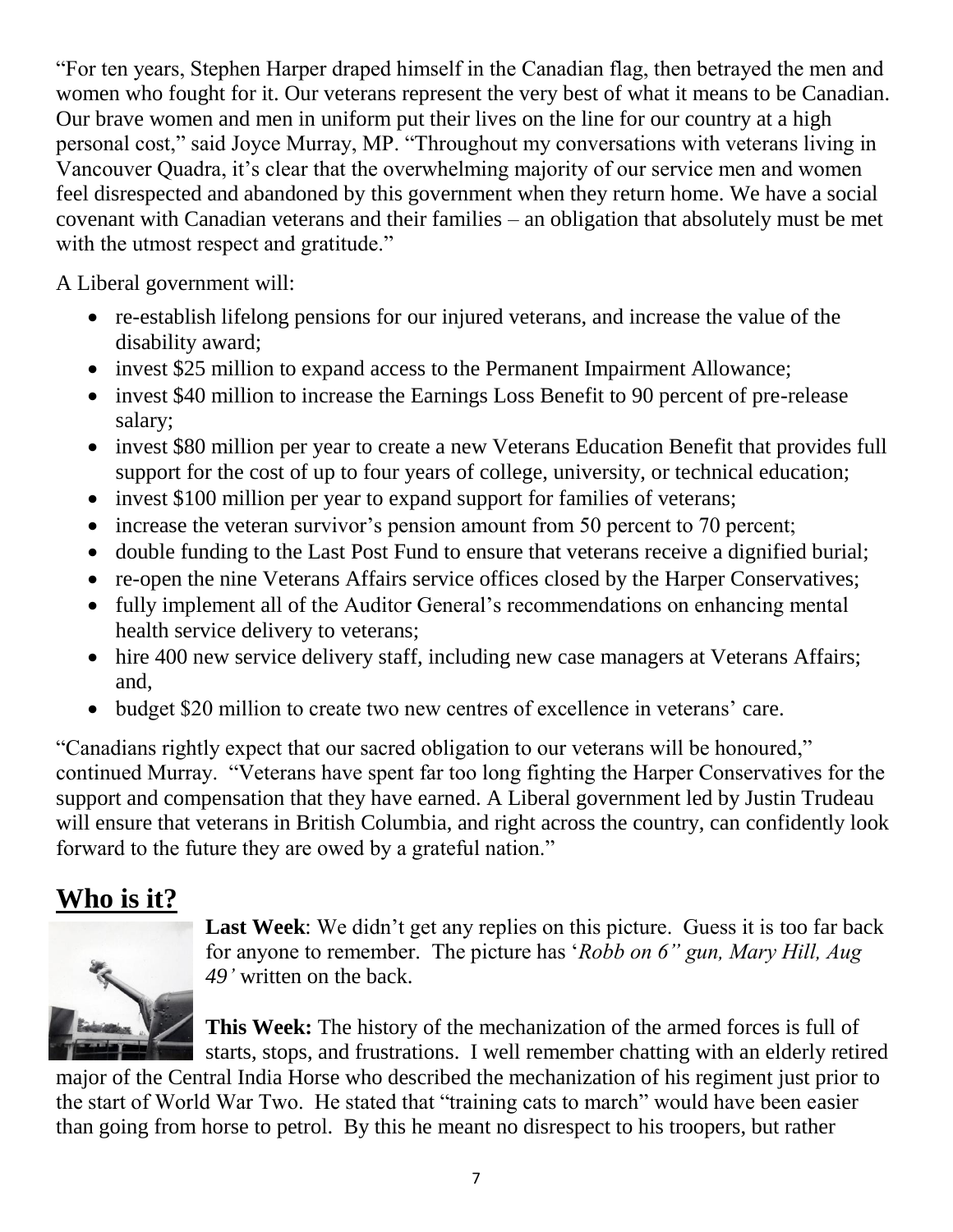alluded to the difficulty of finding anyone who could drive in a regiment where most had not even been in a motor vehicle. It was a bit like driving in Richmond. Well, Canada had less difficulty, given that we embraced the motor car early on. However, mechanization was still something that was seen by some as not as romantic as galloping around with an 18 pdr in tow. Also, back in the early days, standing behind a truck was probably just as dirty as standing behind a horse.



However, mechanization did come, and this week's photo shows an early use of motorized transport with guns. Unlike our Imperial cousins, who went from Dobbin to Dragon (figure that one out!) in the wink of a flapper's eye, our progress was more hit and miss. Early tractors of 15th Field

Brigade (the ancestor of 15<sup>th</sup> Field Regiment) were actually rented civilian vehicles. However, such is not the case with this week's photo, taken from our extensive and increasingly wellknown archives. The photo is bit fuzzy, but shows our stalwart gunners riding in what look like civilian trucks, towing trailers and guns. However, look closely and you can see that these are not mufti motors.

So, dear enthusiast of loud, khaki things, what are these vehicles? And, as a bonus, where can I find one, were I to actually have the parking space to store such? Answers and guesses can be sent to the editor, or to the author, John Redmond [\(johnd.\\_redmond@telus.net\)](mailto:johnd._redmond@telus.net). All responses are treated with great respect before being thrown in the waste bin.

## **From the 'Punitentary'**

Why don't Grizzly bears wear shoes and socks? Because they have bear feet.

## **Murphy's other Laws**

Always listen to experts. They'll tell you what can't be done and why. Then do it.

## **Quotable Quotes**

A little learning is a dangerous thing, but a lot of ignorance is just as bad. - *Emil Nolde*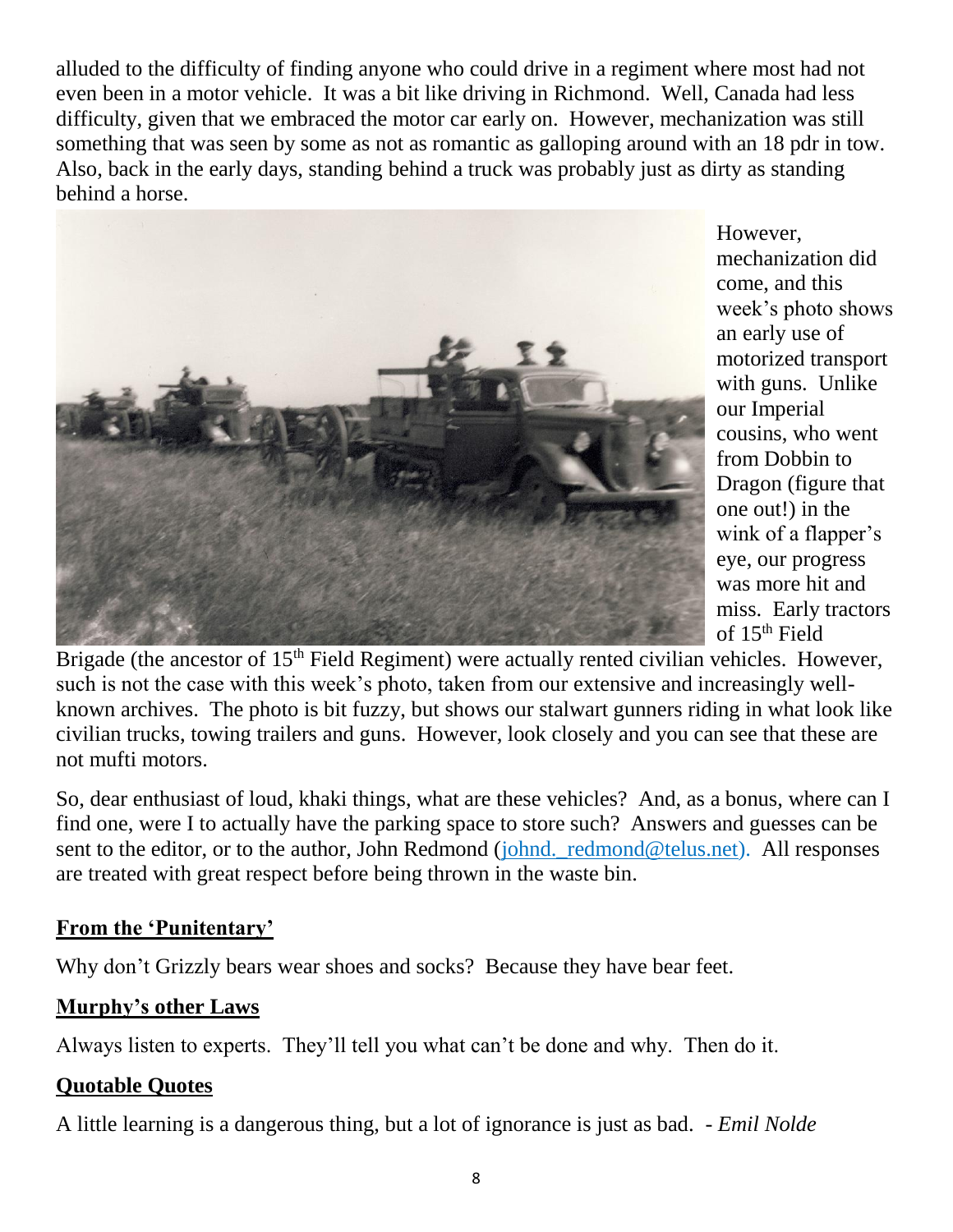## **RUSI Vancouver & Canadian International Council**

## **Present a Panel Discussion**

# **Canada's Foreign Policy and the Federal Election 2015**

#### **When: Monday, September 28, 2015**

#### **Time: 5:00 -7:00 pm**

## **Where: Law Courts Inn, 5th Floor, 800 Smithe Street, Vancouver**

**Cost:** CIC & RUSI Members \$15; Non-Members \$20. A brief reception will precede the panel discussion, with a cash bar

#### *Panelists:*

- **Jillian Stirk**, former Canadian Foreign Affairs chief of foreign policy and Assistant Deputy Minister and, former Ambassador to Norway.
- **Dr. James A. Boutilier**, Special Advisor (Policy) at Maritime Forces Pacific Headquarters, Esquimalt.
- **Dr. Michael Byers**, Canada Research Chair in Global Politics and International Law, University of BC.

Three weeks prior to the federal election of October 19, 2015, a moderated panel of three experts will present their views on the implications of the election outcome for Canada's foreign and defence policies.

Foreign policy often gets neglected in a federal election campaign and in keeping with our collective mission to promote public discussion on the topic, we feel it's important to stage an event of this kind before the election.

Each of our speakers will provide expert commentary on foreign policy planks, including defence, of the competing political parties, along with informed speculation as to what foreign policy directions might emerge after the October 19th election.

We urge members and non-members to attend and put questions to our excellent panelists. Details on payment methods for September  $28<sup>th</sup>$  will be forthcoming but you can pre-register now with an RSVP by contacting [ackronym@gmail.com.](mailto:ackronym@gmail.com)